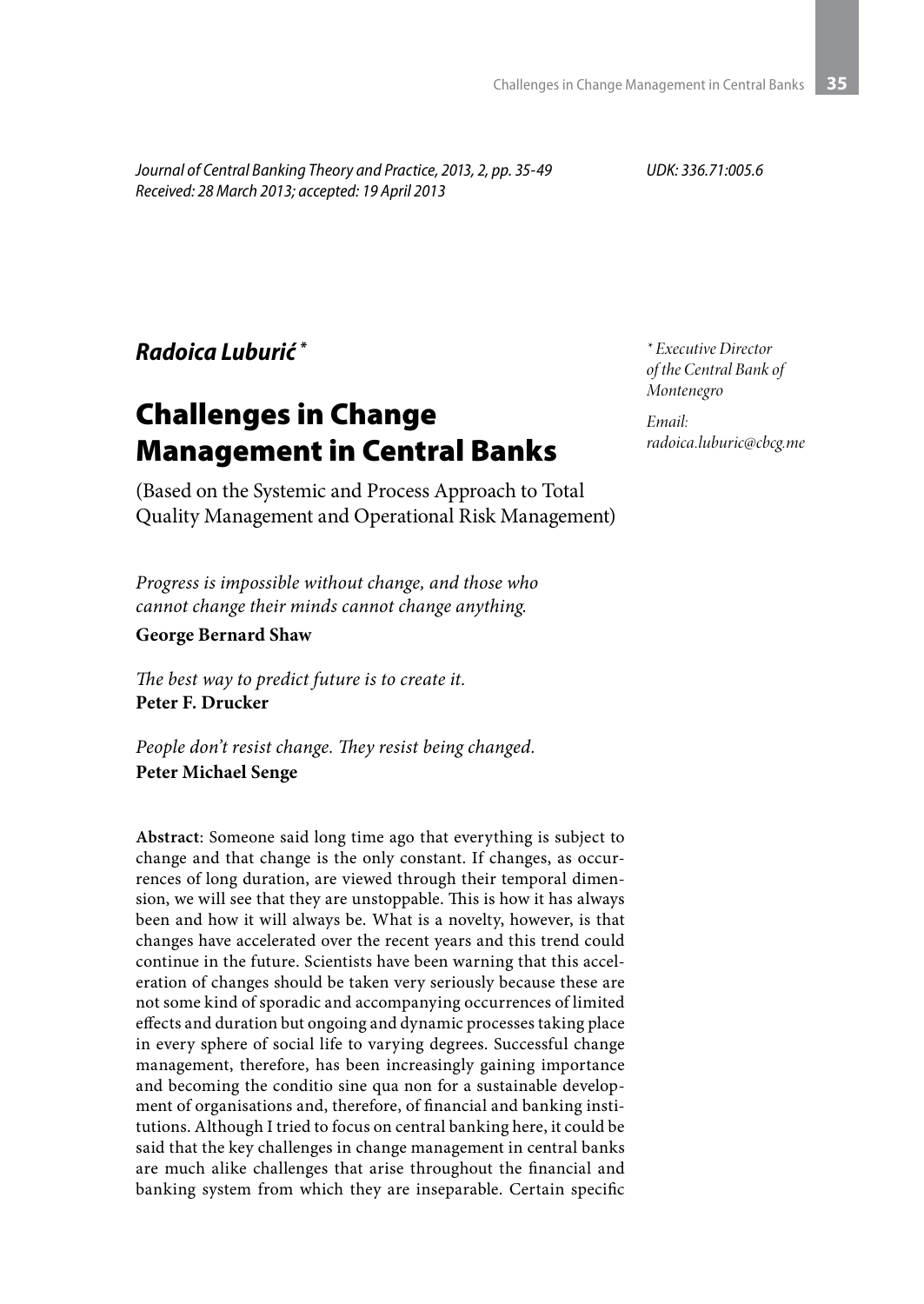features that are characteristic of a central bank are primarily determined with the importance this supreme monetary authority has not only in the financial system of a country, but also in the entire society. The main task of a central bank is the preservation of price and financial stability, and indirectly and keeping in mind the global interconnections, even broader than that. Acceleration of changes in all spheres of social life calls for not only the need to question the traditional understanding of change management in central banks, but also to redesign and innovate the existing models thereof. If central banks change following the principles of quality management and if they successfully manage risks and become more committed, powerful and transparent in strengthened their role in the area of social responsibility, they will have the opportunity to go down the road of success, regardless of all temptations that will be waiting for them on this road.

**Key words**: change management, systemic approach, process approach, total quality management, operational risk management, financial and banking system, central banks

**JEL classification**: E58, M00

### **1. Introduction**

In order for institutions in the financial and banking systems to successfully manage changes, they must create an environment that will allow the application of the systemic and process approaches to management. These approaches promote full customer orientation, continuous improvement and innovation, team leadership and teamwork, and in particular, full involvement of employees in all work processes and, as required, in decision-making. However, this is easy to say but not that easy to implement because the systemic and process approaches to organisation management are very complex and demanding tasks. These approaches inevitably require certain changes in order to create awareness in organizations, not only of those who manage and work in these organisations but also of their customers and stakeholders. These approaches allow for effective and efficient achievement of sustainable success because they are beneficial to the organisation and its overall improvement. It is very important that people who manage organizations realise on time that it is much better to meet ever accelerating changes than to lag behind them because changes are inevitable and everyone will face them, sooner or later.

Although central banks are conservative institutions by nature and not prone to rapid changes, we cannot say that these are not dynamic systems that do not change to the extent inherent to their purpose of existence. Those who work in these institutions for a long time consider this to be an advantage not a handicap because they have seen in practice that any accelerated change, and in particular radical ones in conservative organisations such as a central bank entail a big risk. Fast-paced and extensive changes can cause functional disturbances in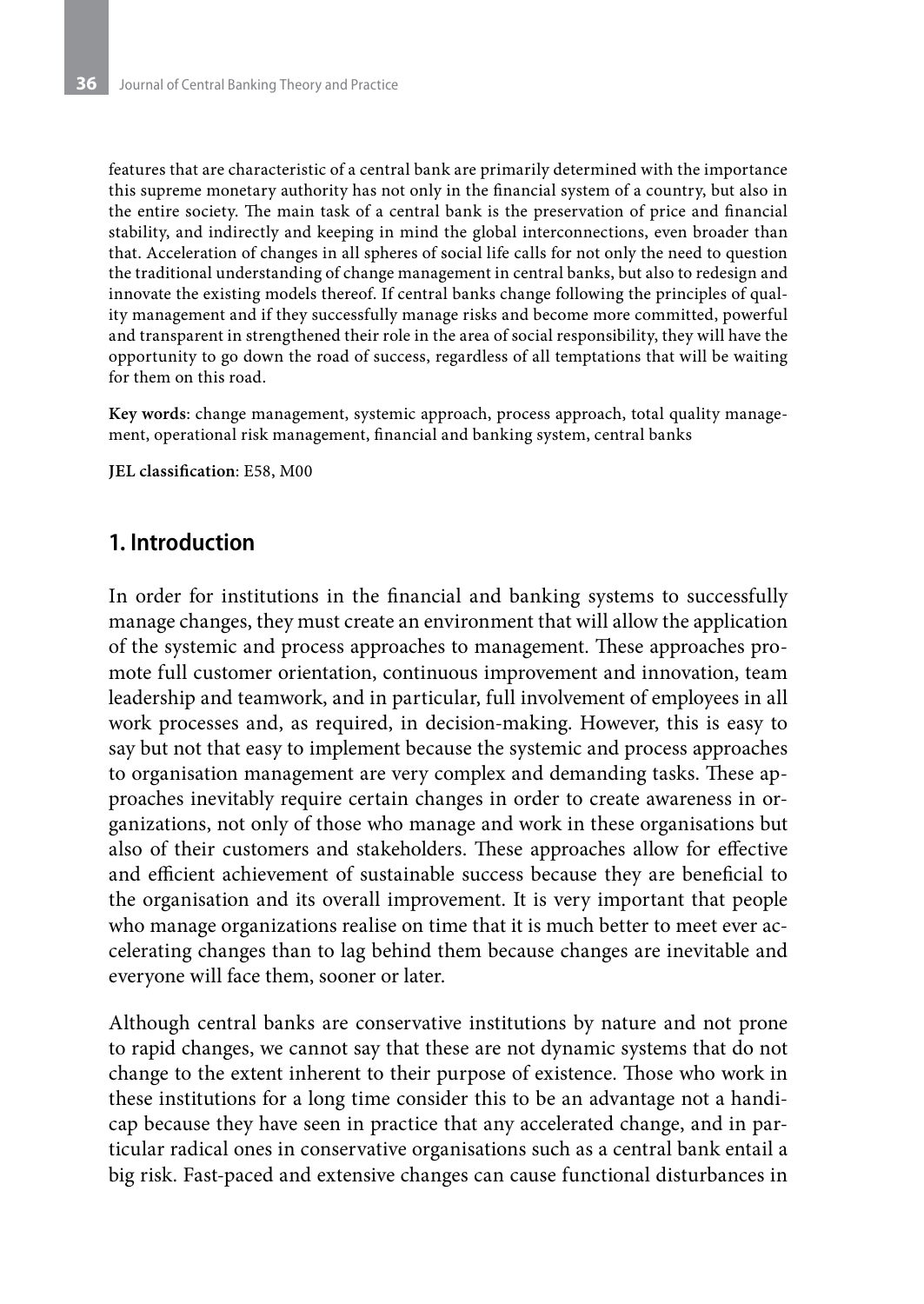its numerous and diversified subsystems that would not change synchronously. Practice has shown that too rapid changes greatly reduce the possibility of synchronous effectiveness and efficiency. All this could lead to some disintegration of the system, and this means many different problems and conflicts. This, however, should not be an excuse to the financial and banking sectors to fail in timely anticipation of changes, their creation, improvement of their work processes; in other words, failure to give full and ongoing attention to changes. This sector, as one of the most important subsystems in the social and governmental system and its bloodstream, should have to be more aware and up to date with changes in the environment, and in certain segments to be changing faster than the system itself.

Let us remember the financial crisis that erupted in late 2008 and is still ongoing, and which consequences will be long felt. The financial, and especially the banking sector, have been blinded by enormous profits and failed to timely anticipate, create and innovate; simply put, they did not adequately manage changes. When the crisis already emerged, stereotypical contingency plans were being prepared but without any significant results. Many early warning mechanisms that had already been in place failed to detect danger in timely manner. Moreover, they proved to be insufficiently functional and ineffective, which means that change management was unsuccessful. Joseph Stiglitz links the causes of the crisis to untimely and inadequate change management, defining them as follows: "Sins of both commission and omission – most notably, excessive deregulation, a failure to effectively enforce the regulations that existed, and the failure to adopt new regulations reflecting changes in financial markets – made the economies of the United States and, to some extent, Europe vulnerable to collapse. These failures led to the crisis and have continued in its wake" (Blanchard, Romer, Spence & Stiglitz 2012, p. 31).

Although the creators of the financial boom at the beginning of this century have been identified as the main culprits of the current economic and financial crisis, its severe consequences have been suffered by everybody else other than those who caused it. Paul Krugman believes that "the fundamentals of the world economy aren't, in themselves, all that scary; it's the almost universal abdication of responsibility that fills me, and many other economists, with a growing sense of dread" (Krugman, 2012). Such an approach to the rapidly changing world should be changed everywhere, even in these institutions, but this will not be easy because it is necessary to change the awareness and it is most difficult to change. All the aforesaid could apply to any organisation, but here we focus on the financial and banking sector, including central banks, as in these turbulent times of crisis, much greater social responsibility for overcoming the crisis is expected from cen-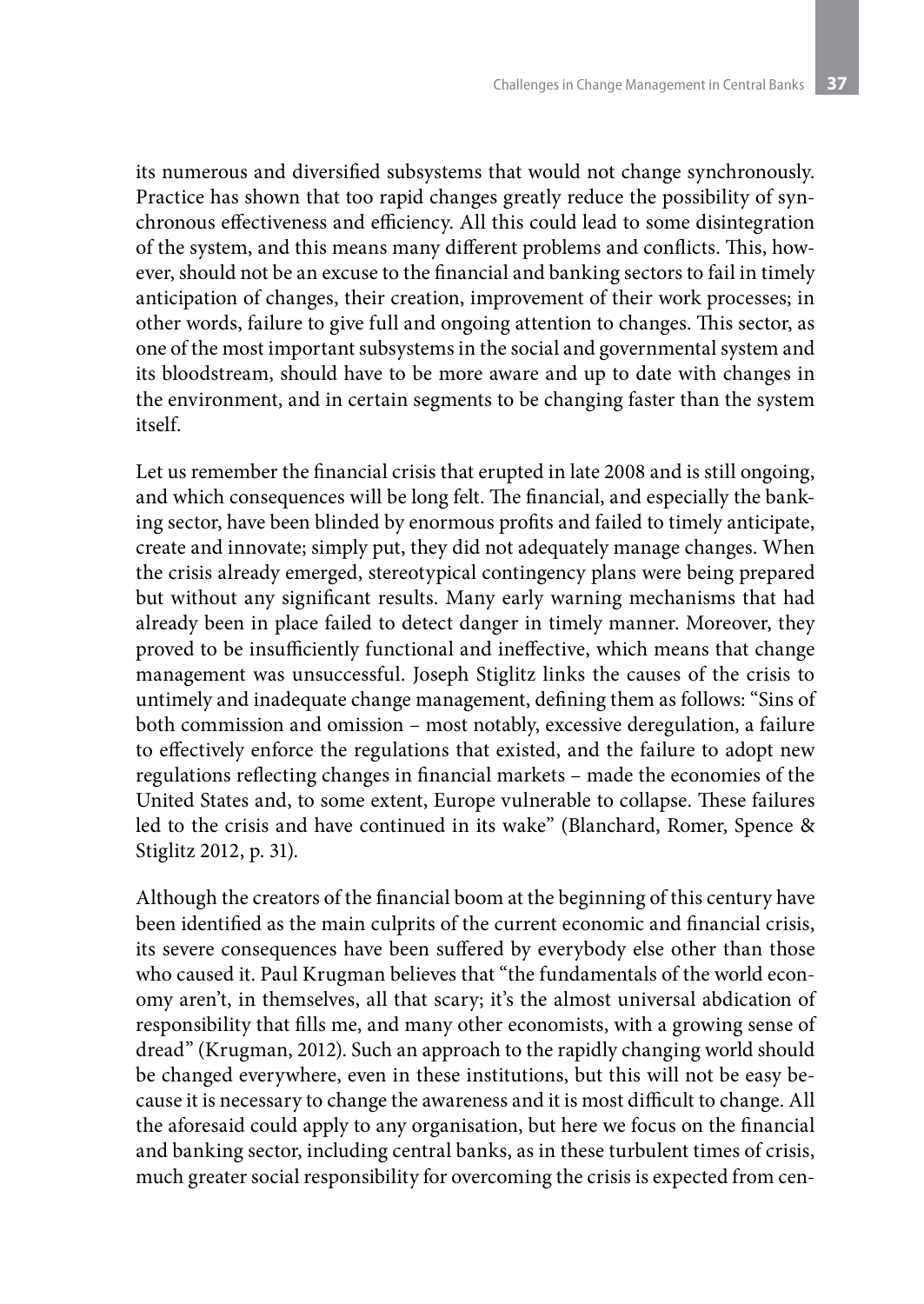tral banks as well as financially (and not just financially) powerful institutions than from other institutions. We have often witnessed that these institutions are the ones that are often the target of numerous discontent people worldwide. And if life problems of people are not quickly and adequately addressed, such occurrences may be more frequent and more dramatic as time goes on and people find it increasingly difficult to get by. But `profit and profit only` are the words that are often heard in the business world. Ichak Adizes worryingly notes: "Profits should not be the goal. They should be the constraint: Of course we do not want to go bankrupt, but the goal should be to make a better world. The benefit must be higher than the cost –– and I'm talking about the cost not just to the company but also to the world, to society, to our children" (Adižes 2011a, p. 155).

Accelerating changes and the current economic and financial crisis have made all advantages and disadvantages of the global society whose backbone is the "digital world" come to surface more clearly than ever. Another issue has also emerged here and it is not exactly encouraging: How come that in the informational, technological and in every other sense we are more developed than we have ever been, yet we are not able to successfully cope with many nowadays problems? Many have lived in the illusion that the "digital world" can solve everything quickly and efficiently. Such thinking is very dangerous for young people but also to all others who think alike and are addicted to it. The virtual world can be intoxicatingly imaginary, yet the life is inevitably realistic. Economic problems will not be solved either by the "virtual consciousness" dictated by the information capital or by economic theories offered by "virtual economy". People need fast, clear and concrete solutions from a real human and not from some "virtual" character. Something they will truly believe.

Someone has wittily said that there is no difference between theory and practice - except in practice. Theory is necessary, but it predominantly remains in the sphere of imagination. If it were only to theory and theoretical considerations, there would never be a crisis because everything is mostly thought out in theory. Life, however, is different. We should learn lessons from life, and not just those of yesterday but those experienced by many generations before us and which we call historical lessons. Have the institutions in the financial and banking sector, including central banks, drawn lessons from the recent crisis? Even in the full swing of the crisis, Krugman viewed this through the prism of preventive actions "Everything that needs to be regulated in a financial crisis, because it plays the key role in financial mechanisms, should be subject to regulations in normal times with a view to preventing excessive risk-taking" (Krugman 2010, p. 200). The philosophy of change management, as well as risk management, should primarily aim at preventive acting. In order to successfully manage both changes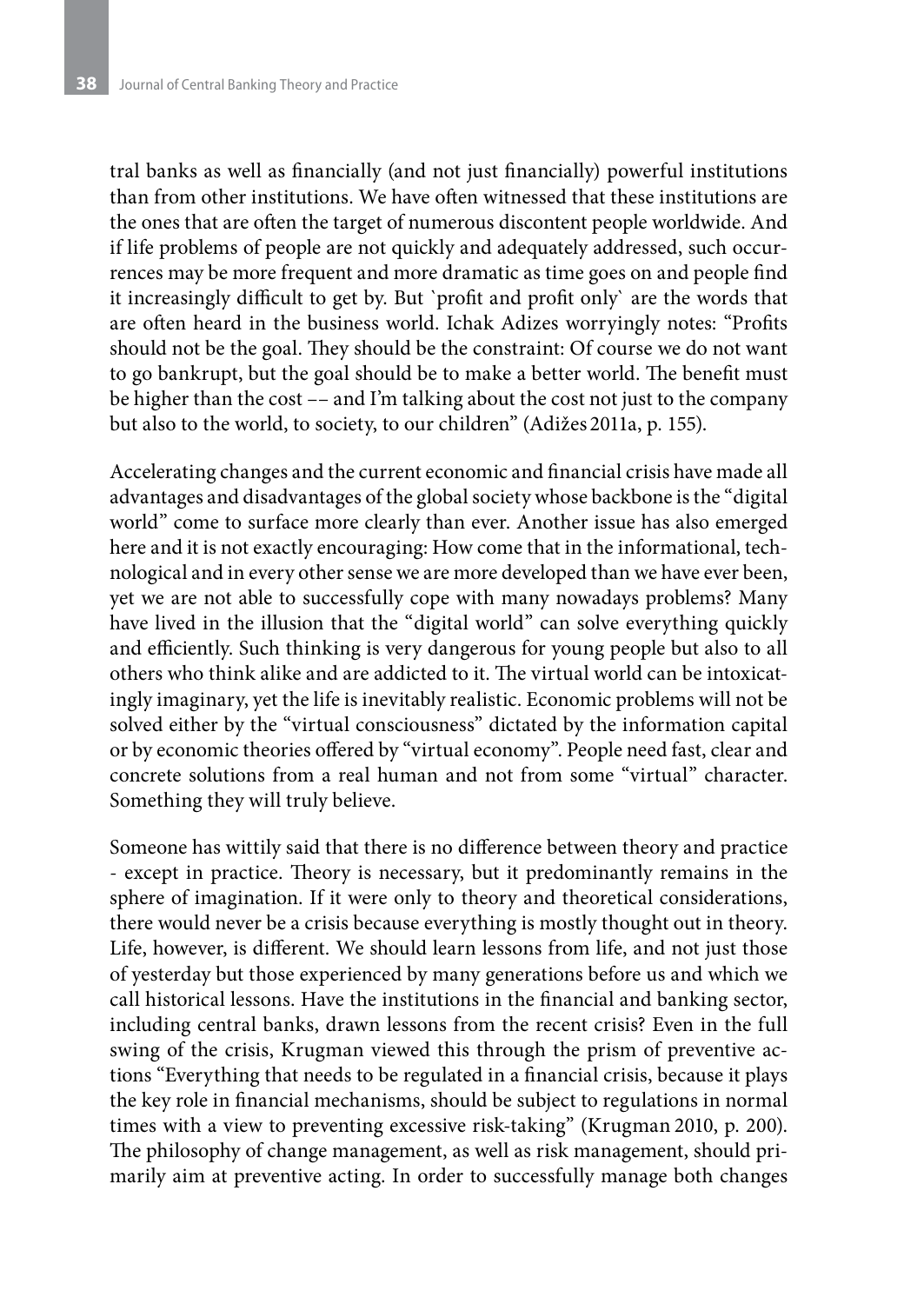and risks in crisis times, these should be much better managed in normal times. As vividly noted by R. S. Kaplan and A. Mikes, "A firm's ability to weather storms depends on how seriously executives take risk management when the sun is shining and no clouds are on the horizon" (Kaplan & Mikes 2012, p. 58).

## **2. Systemic and process approaches to change management in central banks**

Everything in this world is a system. The Earth is a system as well - it is divided internally, but externally it is round and complete. And each system, by its nature, is composed of subsystems. The Earth, as a perfect system, consists of numerous and various subsystems such as continents, countries and cities. The rule, therefore, is universal and applies to every system, every organisation regardless of the business it pursues, including financial and banking institutions and central banks as well. Since anything that consists of subsystems at different levels is considered a system, everything is subject to change. When a change occurs, however, subsystems do not change synchronously. A lack of synchronization creates gaps that manifest themselves through what are initially called problems, and later a crisis, if the problems are not tackled in timely and appropriate fashion but are left to expand and erupt.

It may sound paradoxical, but while on one hand we develop owing to changes, on the other hand, the very same or new changes will make us stagnate sooner or later. And so this goes on forever because this is the road that has no end. John Harold Johnson was obviously right when he said: "Whatever has made you successful in the past, won't in the future"1 .While it is necessary and cannot be stopped, any change ultimately leads to both integration and disintegration as the respective roots of every success and every failure. Why is this so? Because a lot of things change before people realize that benefits brought by the old changes have well worn. And despite all kinds of progress, not only that the problems have not disappeared but they have merely changed appearance, becoming more complicated to deal with and expanding their range substantially.

From one reason or the other, neither people nor organisations are eager to make changes. Why is the resistance to change so deeply rooted in people's minds so they feign them rather than truly implement them? A funny yet insightful answer to this question was given by Peter Michael Senge: "People don't resist change.

<sup>&</sup>lt;sup>1</sup> John Harold Johnson is an American business and publicist.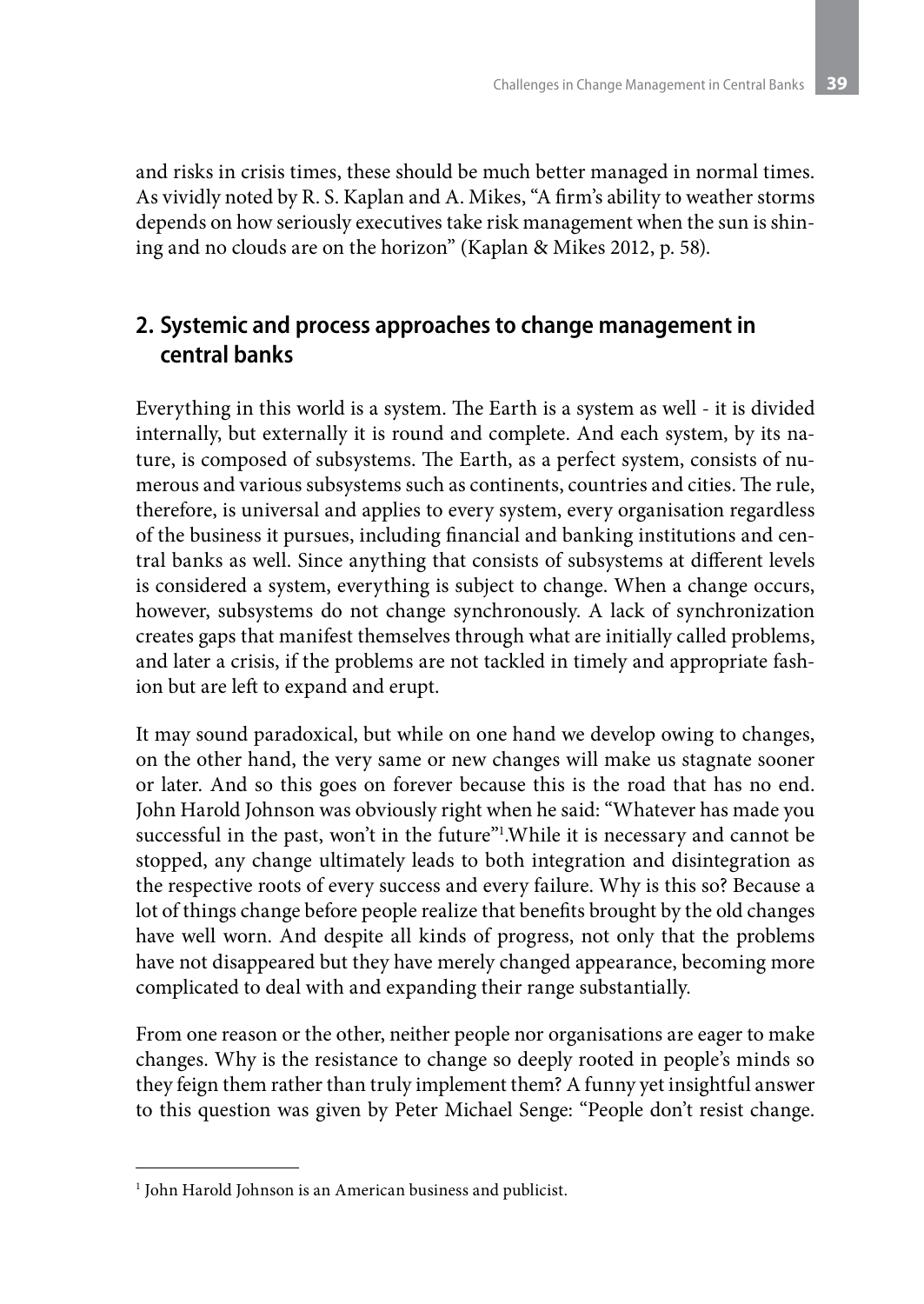They resist being changed!"(Sengi, 2003). However, if they must change, people rather choose small over big changes. Small changes require less effort, entail fewer problems, speed of change is less conspicuous, expectations are low, and everything is much easier to be "put under control", including trials and surprises. Big changes, however, represent big challenges to any system, its management and employees. Nevertheless, they also represent a great opportunity and entail a big risk.

#### Why is this so?

Because there has to be a good judgment of timing the changes, it must be determined in advance who is going to lead and carry them out at each level, support forces, and what is more important - how and at what pace they should be implemented (extremely carefully, thought out, programmed and controlled and not without a "brake", without synchronization, "mindlessly"; organically rather than mechanically). Bearing in mind that changes are constant, the foundations have to be extremely strong so that they could stabilize, build into the system and their infrastructure consolidated, as well as make them functional and effective. All this, in one way or the other, is necessary to repeat the entire life. Adizes advises that whenever we are faced with a change that requires us to behave differently, we ask ourselves these questions: "Who needs to change? (and here you start from *yourself*). How big is the change? Is the commitment to change proportional to the size of the change? Is the price you are willing to pay proportional to the size of the changes you want to make? Are you launching big ships in shallow waters or in sufficiently deep waters?" (Adižes 2011a, p. 128).

Peter Drucker warned that before you go on with a change you take a good look at the steps you can take "in order to change and to stabilize the change." When you make a decision or implement the change, ask yourself "Who should be informed about it?" He says: "For me the tension between the need for continuity and the need for innovation and change was central to society and civilization" (Draker 2006, p. 40, 45). What does this mean? It means that there is no point in starting everything all over again like nothing has existed or has been good before you, which, unfortunately, often happens in this region. Where executives are alternating per political or any other directive, discontinuing practices of the previous management in all aspects and at all costs can be detrimental to successful management of changes. Precious time can be wasted on experimenting with what in general should not have been experimented with. It is necessary to change only what is not good and continuously improve and innovate everything else. And not to forget that after the occurrence of the change it has to be incorporated into the system to avoid system disintegration process instead of integration.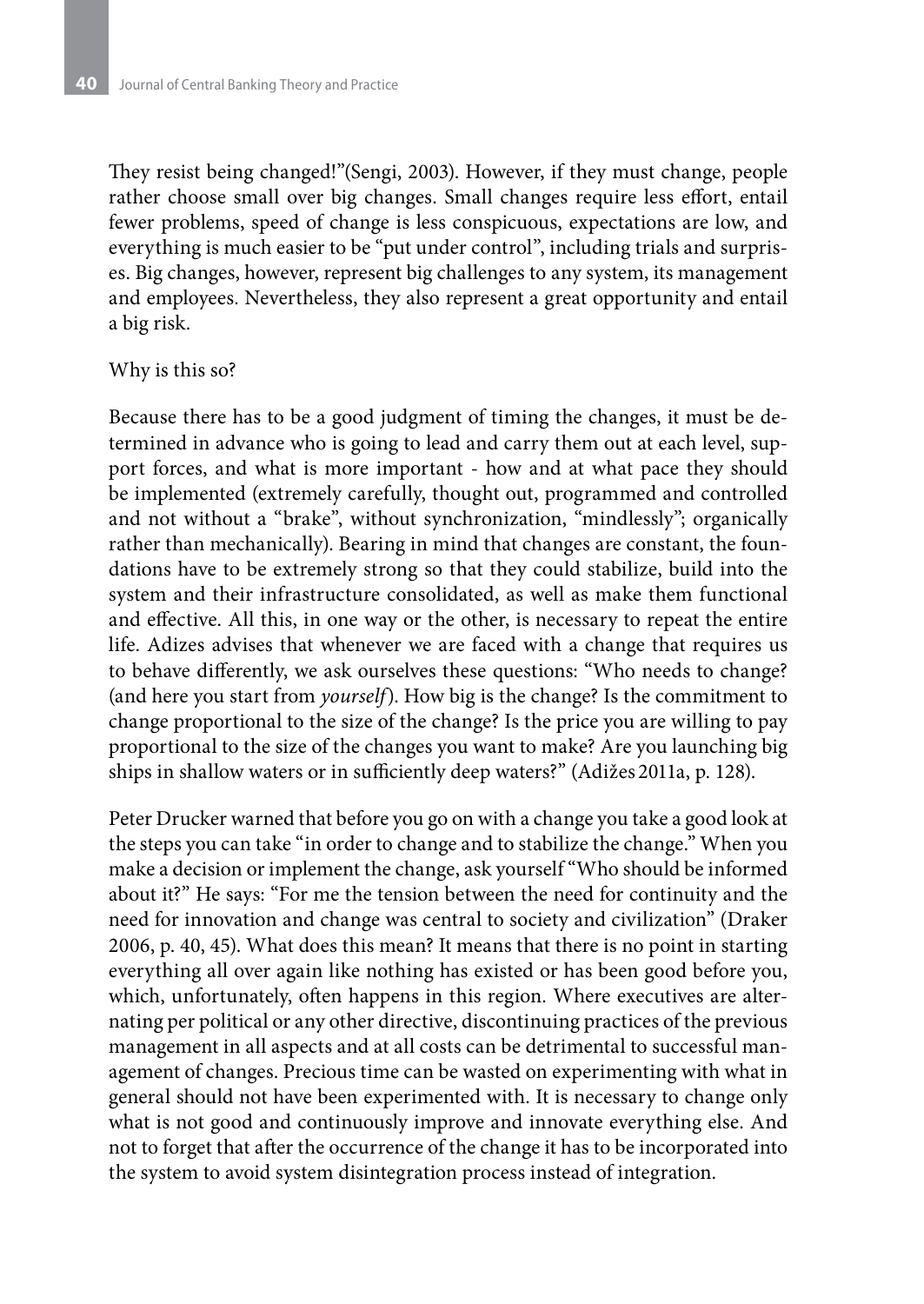It is the nature of people to feel safest in a familiar and stable environment, which is not characteristic of changes since they bring along uncertainty and unease, as well as numerous problems. People, as we have already said, do not bother about changes that happen to others, but they reluctantly accept and implement them if they refer to themselves, especially if they are to interfere with the privileges they have acquired. Simply put, both people and organisations would like to live and work peacefully and avoid problems. But this is not possible, and even if it were, it would not be good for neither of them. People and organisations could temporarily avoid problems if, temporarily, they would be able to stop changes - but their systems would inevitably die out. For changes, in fact, make life. Where there is no life, there is no change. The same applies to organisations of any profile, so in that sense, central banks as well.

In order for both people and organisations to become more sustainably successful, they must build their own system of success and continuously improve and innovate it, especially its weakest parts because the system is only as strong as its weakest link. Brian Tracy believes that you cannot reach the results you want if you think like a layman so he says: "You must have a system. Without a system that will enable you to integrate ideas that you've learned, you are like a person trying to put together a jigsaw puzzle without having seen the picture of what it represents. Any system or blueprint for success is better than none at all" (Trejsi 2005, p. 36).

People need to be meticulous in developing and preparing their plans of changes since changes do not include only progress but also problems that need to be addressed. Many problems arise from our failure to adapt to changes. If managed timely and adequately, there is no need to fear changes and problems they entail. Ichak Adizes claims that problems induced by changes can be proactively tackled because their causes are predictable, which means that every phase in the change management has a predictable chain of events as well as predictable problems (Adižes 2011b, p. 237).

In addition to this, there are no changes that are linear and that progress in a straight line, especially those that are rapid and radical. Even if they are skilfully managed, you cannot go only straight forward, but you must also go backwards. Usually you must take a few steps forward and at least one step back. As time passes by, the distance between these steps reduces, leading to the escalation of problems as well as conflicts. Constructive conflicts do not represent problems because they are unavoidable in the process of change management and can often be beneficial, unlike destructive conflicts that may occur if there is insufficient mutual trust and respect for proper conflict resolution in an organisation. Full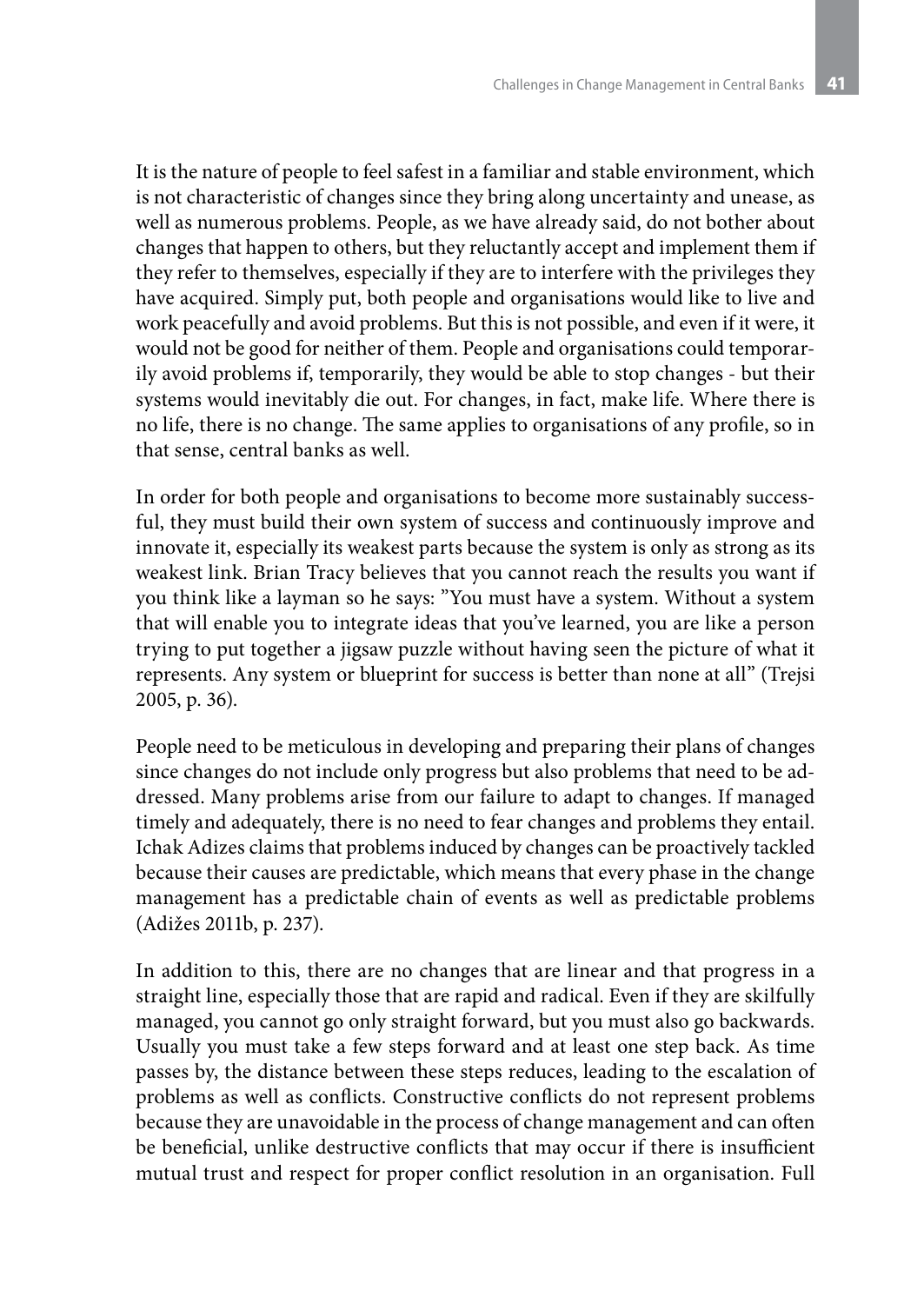significance of the human factor – both of the management and employees – is best recognized in change management. It is unreasonable to expect that organisations can perform better if people who manage them fail to change for the better. On the other hand, employees can give a full swing to an organisation with their latent creative abilities and energy, balance the systems and processes, and effectively work on continuous improvements.

Decision-making should be based on the principles of quality management and risk management, paying particular attention to their synergistic effects as the key segments (Luburić, 2012). If central bank employees successfully manage operational risks whilst managing processes based on total quality principles, they will also be able to manage changes.

As a paradigm of business excellence, total quality management has the ability to stabilise and strengthen the key prerequisites for development and sustainable success of central banks, regardless of all limitations. Operational risk management, on the other hand, is predetermined to be an indispensible managerial tool that allows central banks to survive in all circumstances. The focus is on a comprehensive and continuous improvement and innovation of the system and processes, with the participation of all employees and their full commitment to preventive actions in emergency and unforeseen situations such as natural disasters and the like (Claudio, 2011;Woods, 2011).

Total quality management represents a philosophy that is based on continuous improvements and efforts by all employees in the organisation aimed at understanding, meeting and exceeding requests, needs and expectations of users. It also represents a learning system and a collection of several methods, techniques and tools needed to meet the needs of users, employees, business partners and stakeholders. Quality acts as a pillar that supports this corpus of approaches and participants in the system, and in addition to other management systems, it is especially complemented by risk management. Total quality management relies on several approaches, but essentially depends on efficiency of implementation of the process approach and involvement of employees (Hubert, 2010). As pointed out by O. Rentzhog (2000, p. 17-18, 42) "the result never gets better than the process that forms it, and therefore, working with process is a key principle."

## **3. Leadership and change management in central banks**

Talented persons, that is, leaders of changes are crucial for the successful changes in all organizations, in particular in central banks (Peter F. Drucker). They have a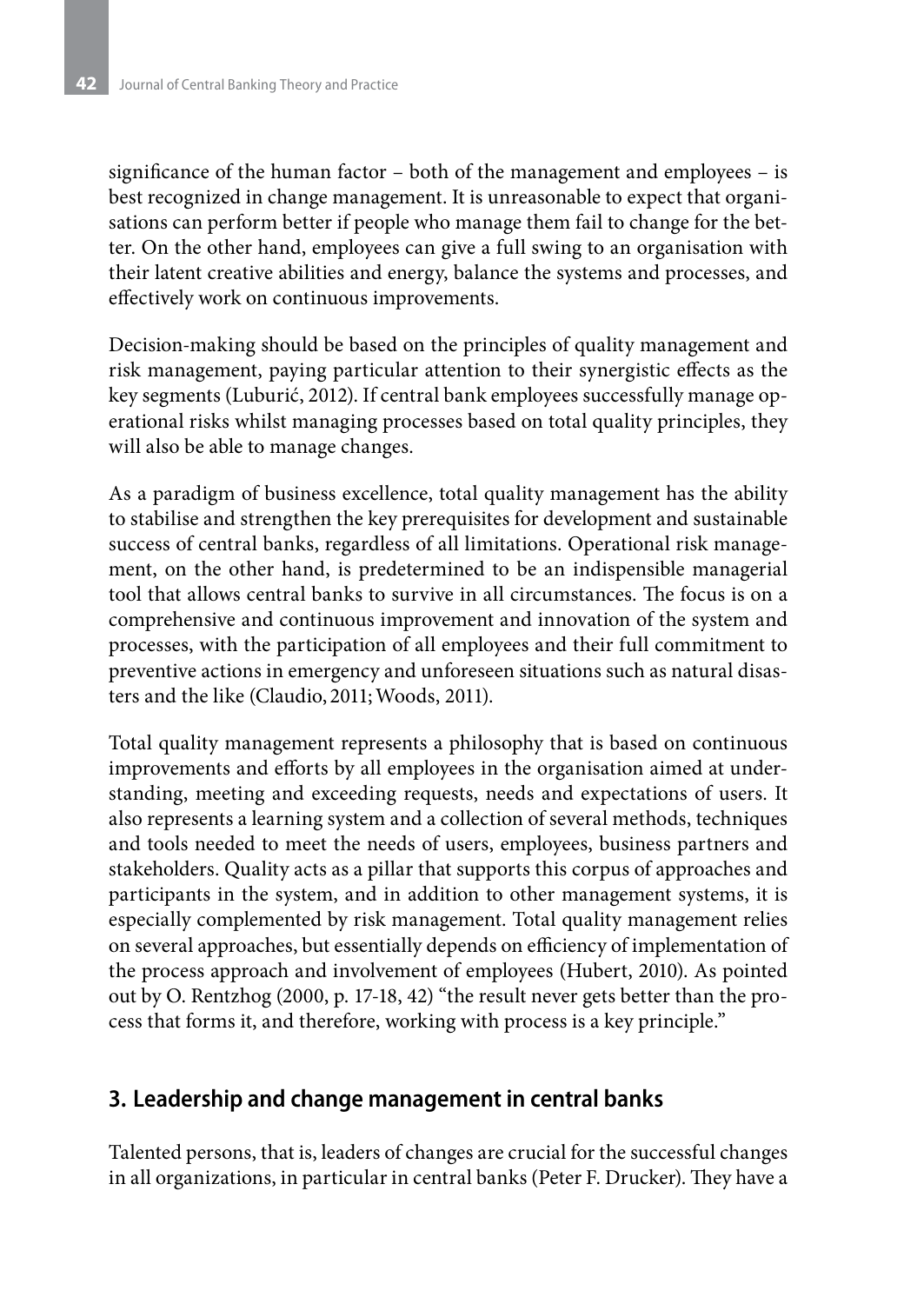chance to survive in times of fast structural changes, precisely due to their capability to see the chances and possibilities and not only threats and danger. To the leaders of changes, as well as to those who are not leaders, Peter F. Drucker sent the following message: "Do not "master" people. People should be guided. The goal is to make special virtues and knowledge of each individual productive". In particular, Peter F. Drucker thought that managers, in general, make bad decisions related to the promotion of employees: "Percentage of good decisions does not exceed one-third. In the best case, one-third of decisions turn to be good, one-third is very efficient while one third is completely wrong. Other management areas do not have that bad result". In addition, Drucker claims that the most important decision is in relation to the top position, which is the most difficult decision to be cancelled: "If we do not spend four hours on appointing a person, we will spend four hundred hours on correcting our own mistake". Drucker was amazed how "completely innocent" people, become bosses: "The largest waste of resources I have ever seen in all organizations was wrong decision on promotion" (Draker 2003, p. 68).

If management wants to be successful, it has to take proper decisions as well as to implement them. This is not an easy task, since each management consists of people with different personalities, which means different management styles. In order to bring proper decisions, in addition to competences and moral qualities, managers have to work as a team, to cooperate and be devoted to reaching goals. However, this is not always the case, since all managers do not share same interests. Maybe the goal is the same in the beginning, but as time goes by and changes speed up, different interests emerge not only among managers, but also among employees. Therefore, mutual trust and respect are the keys for a successful change management and for the success of every organisation, including banking and financial institutions as well as central banks. Faster and more radical changes generate more complex problems, which calls for mutual trust and respect.

Team work and team leadership play special roles in change management in central banks. Top management has critical responsibility, while activities of middle and lower management, including all employees, play very important roles. Team work in change management in central banks is not only a precondition for its establishment and development but also for its survival. Managers and people we work with represent the key to our success or our failure. According to many management theoreticians, the most important decision is the decision on staff selection, which is confirmed in practice. Management is a very complicated process – it represents skills, science, privilege, profession, knowledge and talent. In reality, it represents managerial skills. Ability to engage staff for different tasks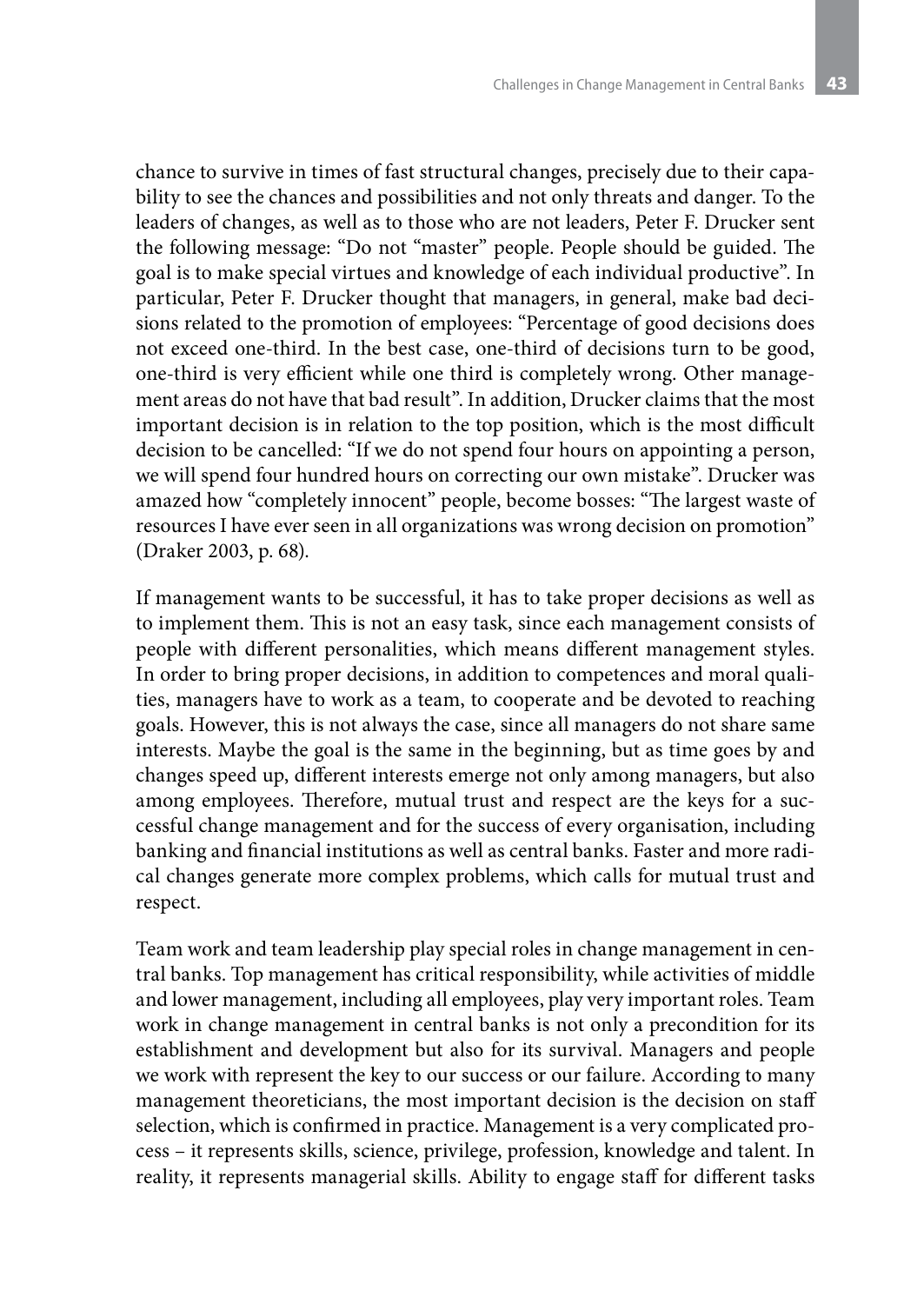represents the base of the management. For example, if a governor and his/her team in a central bank do not emphasise the importance of change management and processes improvement, no one will pay any special attention to this. Bad examples are followed primarily by those who are closest to them despite the effort not to do so.

The first responsibility of the management is to show results, thus, imputation of guilt to others is not a good choice. Thereby, this is not an easy task. On the contrary, "a manager must, so to speak, keep his nose to the grindstone, while lifting his eyes to the hills – quite an acrobatic feat", as Peter F. Drucker once explained. Managers should be at a high enough level to have the authority to make a decision and on sufficiently low level to know the details. Finally, a successful management requires competences rather than formal positioning. In many organizations, especially in central banks, a typical hierarchical and functional approach is still dominant and this creates difficulties in focusing on main tasks, creation of values for beneficiaries. Thus, it is necessary to focus more on beneficiaries than on hierarchical structures, although this is much easier to say than to implement in a traditional (and still transitional) society.

Success in central bank operations depends mostly on its managers. Thus, it is very important for them to be honest, competent and responsible. Employees should contribute to success as well by working hard, by being loyal to the institution in which they earn much more than employees in other institutions, and by loving their job. Anyhow, we should be realistic – few organizations were closed down due to incompetent employees, but many of them collapsed due to incompetent managers! For those who are just initiating changes aimed at successful management and those who already reached success and want to maintain this level as much as possible, I tried to create twenty guidelines towards this goal based on discoveries and life experience of many eminent scientists, philosophers, traditional wisdom, as well as on my own research and life experience, convinced of their efficiency in organisations such as central bank. However, feel free to judge for yourself ... (Luburić, 2010).

- 1. Focus should always be on people. Search for the best among them, which primarily refers to honest, competent and hard working ones. Haters and schemers are not welcome especially as associates or, even worse, as friends.
- 2. Make an effort to make good decisions regarding staff, otherwise you will take risk of generating worse results. You are risking your reputation as well as the reputation of your institution.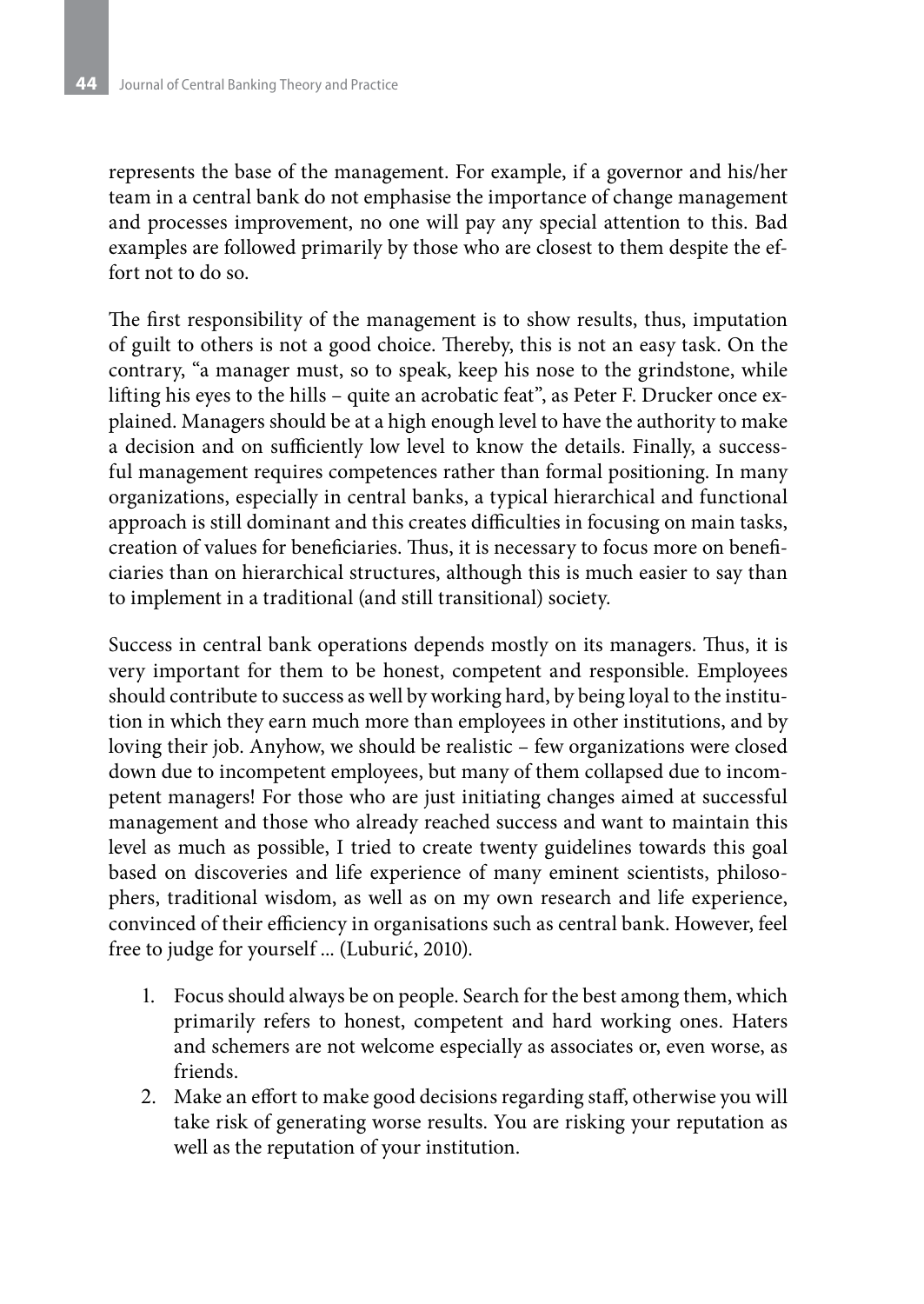- 3. Be open-minded and do not stop the process of hiring young, competent and talented people. You cannot have too much of such people. Nevertheless, do not estimate life experience – experience is everlasting life coach.
- 4. Support women in organizations, you will not regret. Foster adventurous spirit as it stimulates changes, and considers enthusiasm as a driving force of your organization. Do not hobble imagination. Your future will be limited only by limits of your own imagination!
- 5. If you haven't done this already, introduce team work, do not suffocate creativity and individuality. Create opportunities for leadership on every level. The one who tries to do all work by himself and to take all credits for it will never be a good leader. A good leader is the one who works on making himself replaceable.
- 6. Lead by trying to win people over and command them only if necessary. Manage facts. You should know this as well – keep your friends close but your enemies even closer, if you can recognize them for who they are. But don't despair. Greatness of the many was paved by their enemies…
- 7. Keep an open dialogue with your associates and subordinates and point to the importance of respect and trust. Try to help them whenever you can. To have is to give – the hand that gives is above the hand that takes, and life gives you back only what we give to others. Communication is one of the most important elements of success.
- 8. You have to set up goals because if you do not have your own you will be forced to work on achieving the goals of others. Goals are not destiny; they represent directions and a road. Live in harmony with nature and ethic principles, and let your inner peace become your ultimate objective.
- 9. Always welcome changes, choose priorities, and delete the unnecessary from your life. There is nothing so useless as doing efficiently something that should not be done at all.
- 10. Never ignore your "inner voice" and intuition. They transcend knowledge.
- 11. Follow business trends and be forward-looking. Business, as any other game, has its players, language, rules, controversies and rhythm. The best thing is when money works for you and not when you work for money! And remember: the one who knows when enough is enough, will always have enough.
- 12. Praise and encourage people skills, especially innovation and innovators. Innovations should be assessed according to their contribution to the market and buyers. Thus, make an effort to make sufficient investment in innovations in order to be prepared for the day when you profitable business becomes outdated.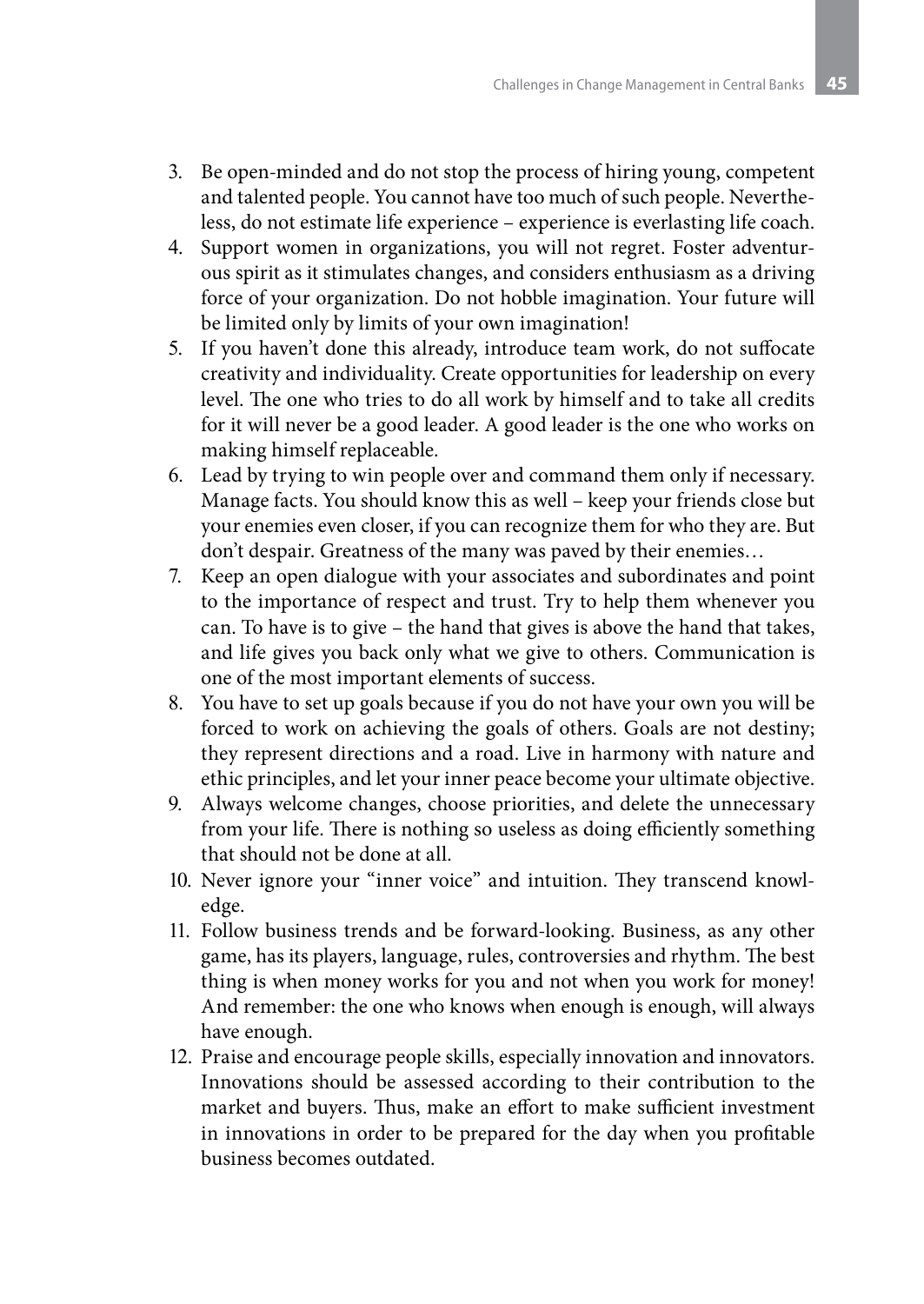- 13. Set very high standards and introduce a quality system. Cheap quality is expensive, good quality is cheap.
- 14. Improvement, improvement, improvement (this refers to the entire organization). You cannot improve your products if you do not improve yourself.
- 15. Use benefits of the digital technology but keep your soul. In the digital world, information flow is your bloodstream. Not only that the big eat the small, but in many cases, the fast eat the slow.
- 16. Always have time for your family, especially for your children. They represent the measure of your success and they will be your future judges.
- 17. Preserve health. A healthy person has thousand wishes, and a sick person only one – to get well. Therefore, keep smiling – smile heals soul and follows success.
- 18. Whenever you reach success celebrate it with your family, co-workers and friends.
- 19. Find the measure of perfection if you can as nobody has found it yet. If you don't succeed, always strive for perfection. This means you should make and effort to be as perfect as possible. Perfection represents an attempt to be better than others. Therefore, in order to become successful, work hard and in order to stay successful, work even harder!
- 20. Finally, try not to miss the goal when you get so close to it; so, be as careful at the end as at the beginning. Don't forget your failures in the moments of success or your benefactors. And pray that success does not come before you are ready to deal with it.

## **Conclusion**

This paper has focused on challenges in change management in central banks in times of accelerated political, economic and technological changes, more frequent natural disasters, terrorist attacks, and other external events. Our analysis is focused on systemic and process approach to *total quality management and operational risk management*, since these are two very compatible and complementary approaches which synergic effects may substantially contribute to a more successful change management in central banks. Comprehensive but gradual and continuous changes designed as small steps in which all employees are participating and which are based on continuous improvements may give better results than when they are fast and radical, and they are much more applicable in institutions such as central banks, even if they are very limited in coverage and time.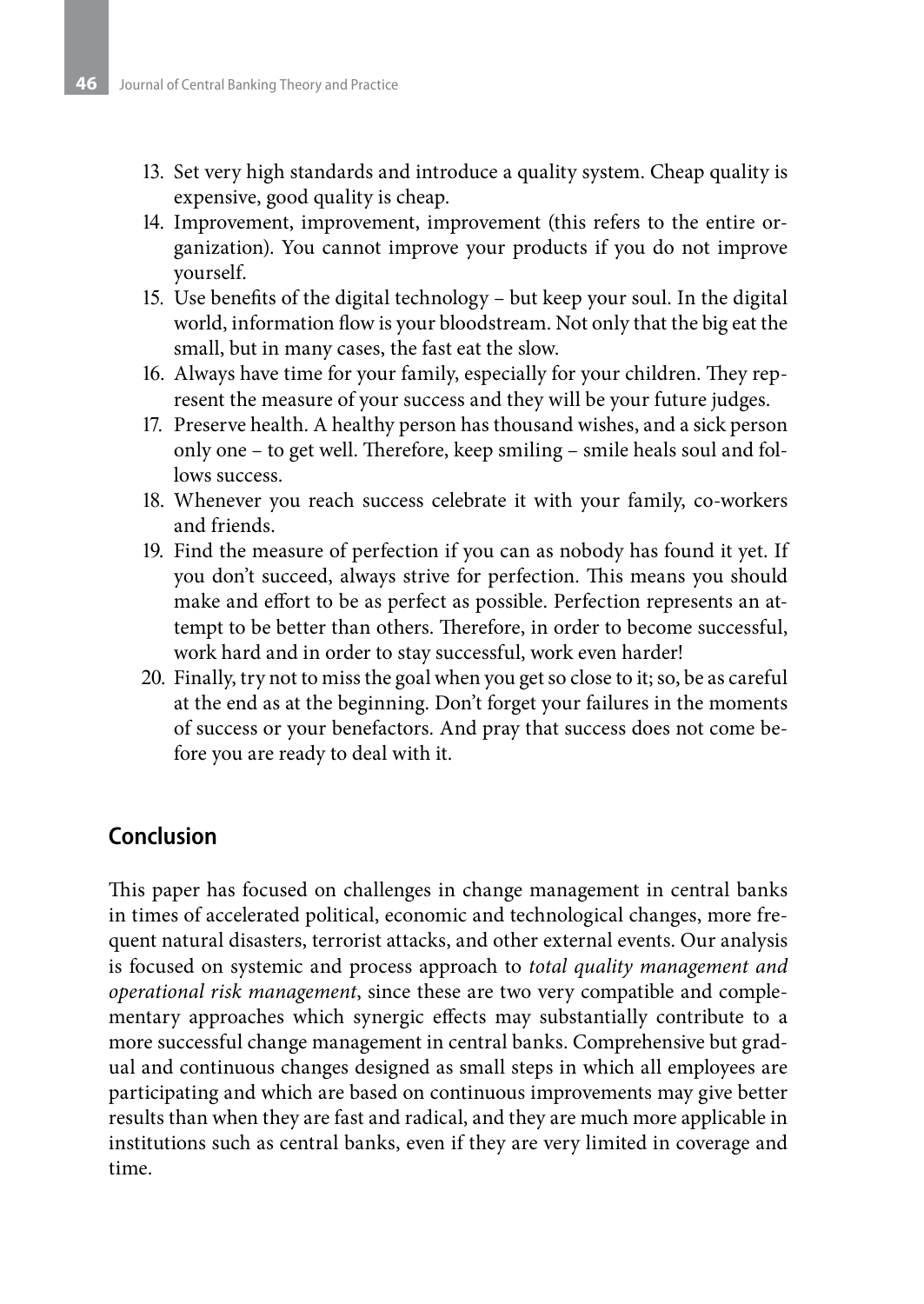For change management to be adequately implemented in the financial and banking sector, specialised knowledge in finance, banking and central banking is not sufficient any more. This also requires many other interdisciplinary knowledge, experiences and skills. The world in which we live and work is more advanced than it has ever been, and at the same time it is becoming more and more complicated, complex and unsafe place for living and changing much faster than we could have imagined it. Looking at the big picture, the world is a large and complex system consisting of many subsystems. When subsystems do not change simultaneously and do not coexist for the sake of the entire system, disturbances occur that lead to disintegration and problems. If these problems compound and are not resolved in timely manner, various turbulences and crisis are bound to occur. Why do we link all this to the financial and banking sector when it has "survived" the crisis, continues to make profit, and even follows the same old patterns of behaviour? Because risk and change management in these sectors have proved to be unsustainable and unacceptable in many aspects, especially observing from the aspect of social responsibility. These institutions should anticipate changes in timely fashion, create and manage them properly, which is, de facto, the most complex part of this task.

If financial and banking institutions, in particular central banks as the regulators and supervisors act as self-sufficient isolated islands lagging behind changes instead of anticipating, creating and managing them in a proper manner, if they fail to work on fast-paced introduction and implementation of the systemic and process approaches to management, especially change and risk management, if they do not realize that accelerating changes also change our environment and that external events may have disastrous effects if they fail to ensure timely and proper response, they will find themselves on a slippery and foggy road – with much more severe consequences than in the case of the existing crisis. The sooner they realize this the sooner they will be facing numerous challenges arising from the accelerating changes. However, we should have in mind that starting with timely changes does not represent any reliable guarantee of success, even if they are properly managed. But, this is certainly one of the key and inevitable preconditions for reaching success. In simple words, if organizations do not manage changes successfully, they will not be able to manage anything with success, even if these are central banks.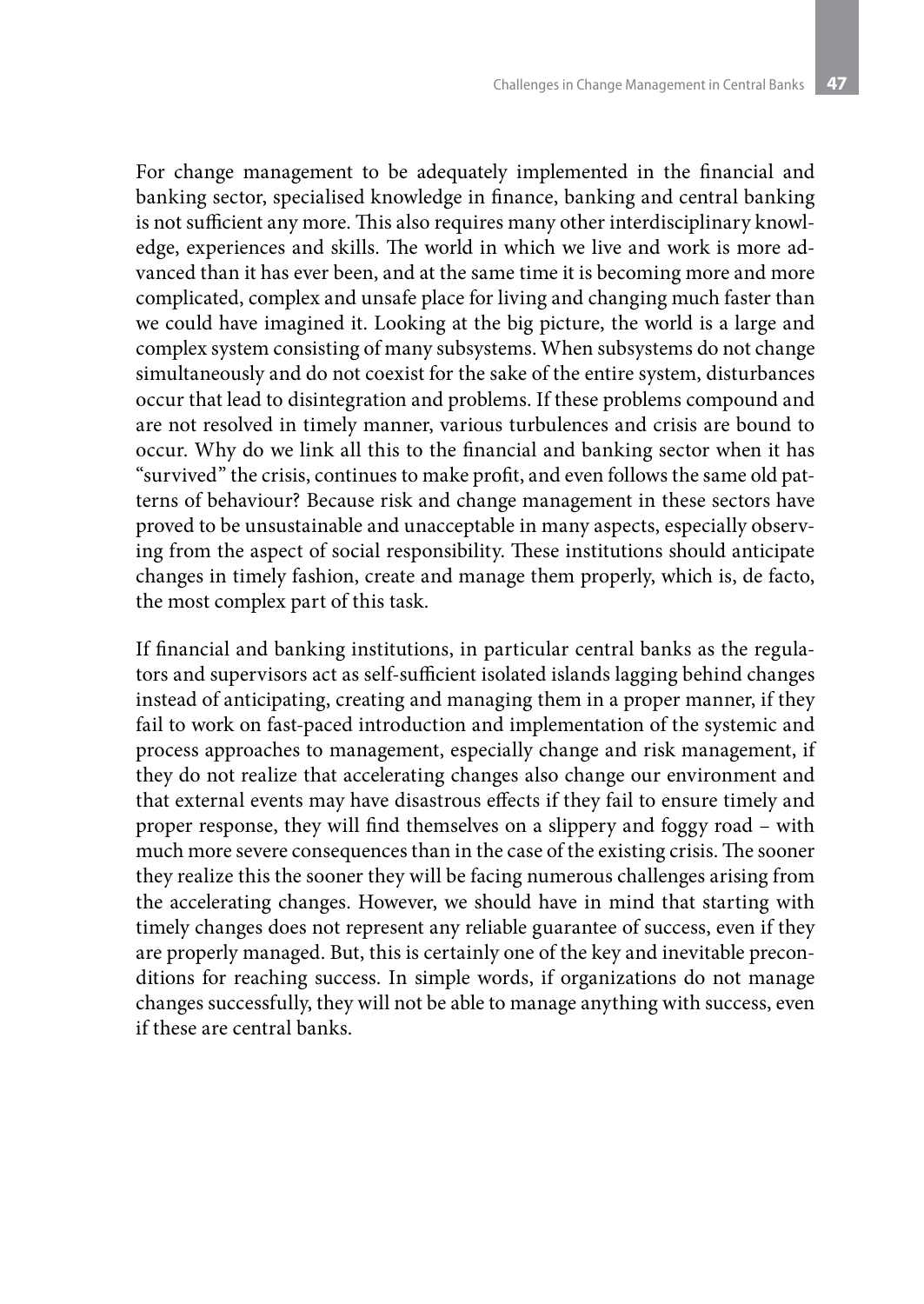## **References**

- 1a. Adižes, I. K. (2011). *Adižes o ličnom razvoju.* Beograd: HESPERIAedu.
- 1b. Adižes, I. K. (2011). *Adižes o menadžmentu*. Beograd: HESPERIAedu.
- 2. Apostolik, R., Donohue, C. and Went, P. (2009). *Foundations of Banking Risk, An Overview of Banking, Banking Risks and Risk – Based Banking Regulation.*  New Jersey: John Wiley & Sons, Inc.
- 3. Blanchard, O., Romer, D., Spence, M. and Stiglitz, J. (2012). *In the Wake of the Crisis: Leading Economists Reassess Economic Policy*. Wasington: International Monetary Fund.
- 4. Draker, F. P., Maćarielo J. (2006). *Draker iz dana u dan, 366 promišljanja i motivacija da prave stvari uradite na pravi način.* Novi Sad: Adizes.
- 5. Draker, P. (2003). *Moj pogled na menadžment*. Novi Sad: Adižes.
- 6. Fabris, N. (2006). *Centralno bankarstvo u teoriji i praksi*. Podgorica: Centralna banka Crne Gore.
- 7. Franzetti, C. (2011). *Operational Risk Modelling and Management*. London: Chapman & Hall/CRC Finance Teylor & Fransis Group.
- 8. International Organization for Standardization, (2008). Risk Management *Principles and guidelines on implementation*, *Draft International Standards ISO/DIS 31000*, Geneva: International Organization for Standardization.
- 9. Kaplan, R and Mikes, A. (2012). Managing risks: a new framework, *Harvard Business Review, June 2012*.
- 10. Kenett, S. R. and Raanan, Y. (2011). *Operational Risk Management: A Practical Approach to Intelligent Data Analysis.* United Kingdom: John Wiley & Sons Ltd.
- 11. Krugman, P. (2010). *Povratak ekonomije depresije i svetska kriza 2008*. Smederevo: Heliks.
- 12. Krugman, P. (2012), *The New York Times*, 24. *June 2012.*
- 13. Luburić, R. (2010). *Umijeće uspješnog upravljanja*, *Zasnovano na svjetskoj teoriji i praksi upravljanja ukupnim kvalitetom*. Drugo izdanje. Beograd: HESPERIAedu.
- 14. Luburić, R. (2012). Synergistic effects of Total Quality Management and Operational Risk Management in central banks. *International Journal for Quality Research, 4* (6), 381-388.
- 15. Pitinanondha, T. (2010). *Operational Risk Management Systems: A Framework for systematic management of operational risks.* Deutschland. Muller.
- 16. Rampersad, H. K. (2010). *Total Quality Management*, *An Executive Guide to Continuous Improvement*. Germany: Springer Verlag.
- 17. Rentzhog, O. (2000). *Temelji preduzeća sutrašnjice*, *Procesima usmerena*